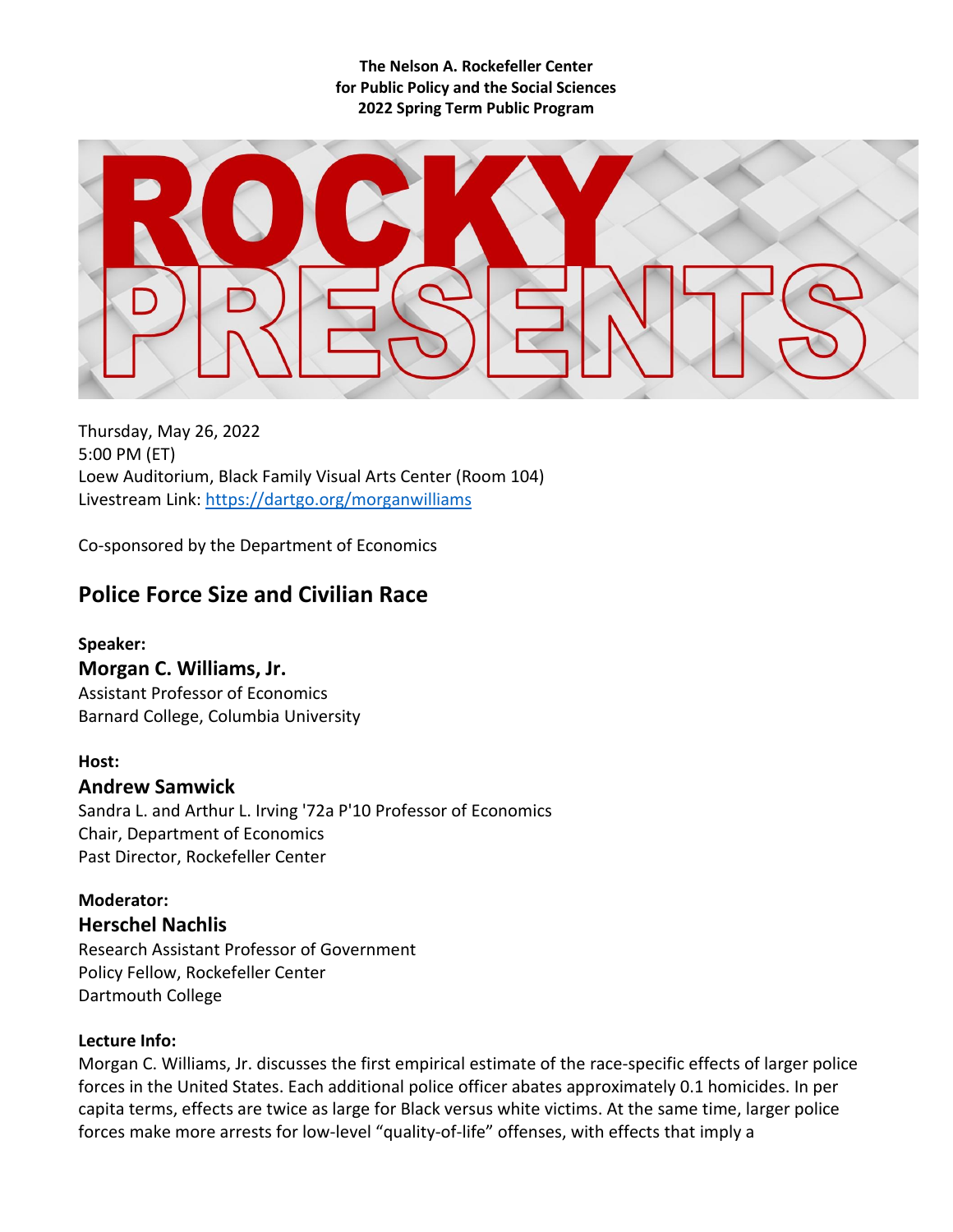disproportionate burden for Black Americans. Notably, cities with large Black populations do not share equally in the benefits of investments in police manpower. Our results provide novel empirical support for the popular narrative that Black communities are simultaneously over and under-policed.

## **Speaker Bio:**



**Morgan C. Williams, Jr**. is an Assistant Professor of Economics at Barnard College of Columbia University. Using both applied empirical and theoretical techniques, his current research agenda examines the economic consequences of crime and incarceration policy for racial inequality in the United States—with topics ranging from the disparate impact of criminal history disclosure requirements among formerly incarcerated workers to policing reform. Morgan's research has been published in journals such as the *American Economic Review: Insights* in addition to enjoying support from the Russell Sage Foundation and the Robert Wood Johnson Policies for Action Initiative. Morgan is an affiliate of the Columbia University Population Research Center. Prior to joining the faculty at Barnard College, Morgan completed the New York University Provost's Postdoctoral Fellowship through the Robert F.

Wagner Graduate School of Public service. He received his Ph.D. in Economics from the City University of New York Graduate Center, M.P.H. from the Columbia University Mailman School of Public Health, and B.A. from Morehouse College.

#### **Host Bio:**



**Andrew A. Samwick** is the Sandra L. and Arthur L. Irving '72a, P'10 Professor and Chair of the Department of Economics at Dartmouth College. In the field of economics, he is most widely known for his research on the economics of retirement and has testified three times before Congressional committees on his research. He is a research associate at the National Bureau of Economic Research and has served on the Census Scientific Advisory Committee. He has also served on technical panels for the Social Security Advisory Board and as a consultant for the Pension Benefit Guaranty Corporation on the assumptions and methods they use to make long-term projections. His other research interests include saving, taxation, executive compensation, and education finance.

From 2004 – 2019, Samwick served as the Director of the Nelson A. Rockefeller Center for Public Policy and the Social Sciences at Dartmouth. The Rockefeller Center aims to educate, train, and inspire the next generation of public policy leaders. As director, Samwick oversaw the creation and development of several innovative programs that integrate the curricular and co-curricular elements of a student's education, including the First-Year Fellows Program, the Class of 1964 Policy Research Shop, and the Management and Leadership Development Program. In November 2009, Samwick was selected as the New Hampshire Professor of the Year by the Carnegie Foundation for the Advancement of Teaching and the Council for the Advancement and Support of Education.